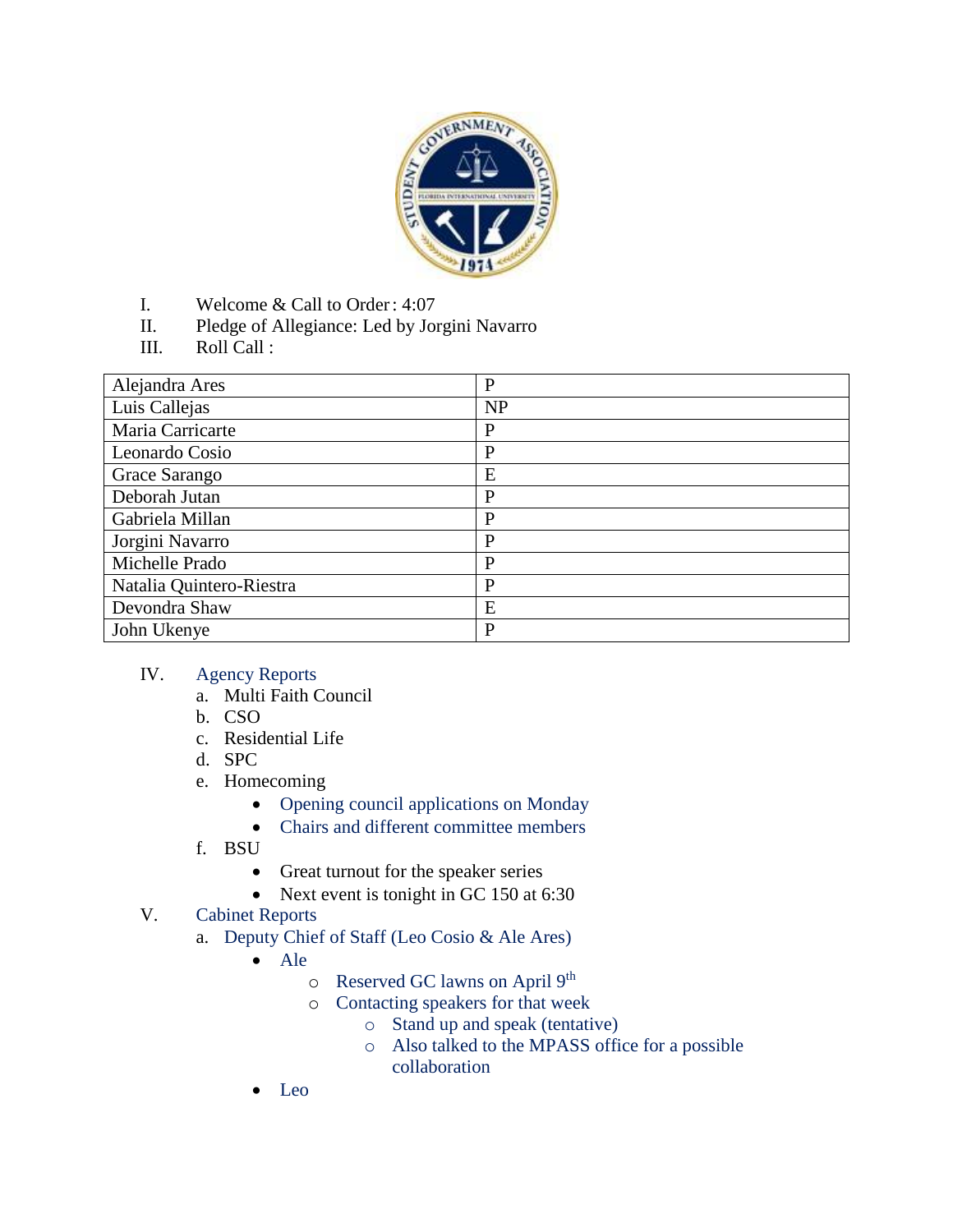- o Meeting with Christine Tellez from Health services tomorrow at 4pm in the conference room for potential giveaways for the eat play love event
- o Working with Alexis on a climate summit to be hosted at FIU in mid April for earth day (April  $22<sup>nd</sup>$ )
	- o Concert scheduled march 8th in the DM amphitheater to promote the event
	- o Get chalk to decorate the amphitheater
- b. Marketing Coordinators (Maria Carricarte)
- c. Student Experience Coordinator (Natalia Quintero-Riestra)
	- Helping with a partnership about turbo vote so that students can be registered to vote and be educated on how to vote
- d. Student Development Coordinator (Michelle Prado)
	- This week is the Love week event in the GC Pit with the Multi-Faith Council on Thursday from 11:30am-1: 30pm. I've set a limit of six participants per half hour slot and am in need of participants from 12:30 to clean up because I will be in class.
	- I have a pending meeting with Alexis on a couple upcoming projects that I'd like to collaborate on that may happen this week-- more on that if we meet before Wednesday.
	- I am meeting with Daniel Capote tomorrow at 3:30pm to discuss potential April events with SGA and the MPAS office (LGBT division)
	- I have reached out to FIU 2.0, the DRC, and the senator in charge of the school of architecture in an effort to start planning the panel. I am awaiting Shannon's email with a contact for the Disaster Management program within SIPA.
		- o Thomas- panel for the blueprinting and how that affects people with special needs when they are trying to evacuate.
- e. Panther Rage Coordinator (Deborah Jutan)
	- No Report
- f. Special Events Coordinator (John Ukenye & Grace Sarango)
	- John
		- o Leadership summit was a success. Selfie sticks were given out and there are some left over
		- o BOGO- sign up for the time slots
	- Grace
- g. Governmental Affairs Coordinator (Devondra Shaw)
- h. Intern Coordinator (Jorgini Navarro)
	- Interns took an assessment with CLS and will be discussing emotional intelligence for the next few sessions.
		- o This will allow them to be more self aware and self conscious, It analyzes the strengths and weaknesses and allows for them to reevaluate at a later time
	- BOGO is finalized and interns are ready to table.
	- Sent the doodle for Eat, Play, Love
	- Interns enjoyed the leadership summit